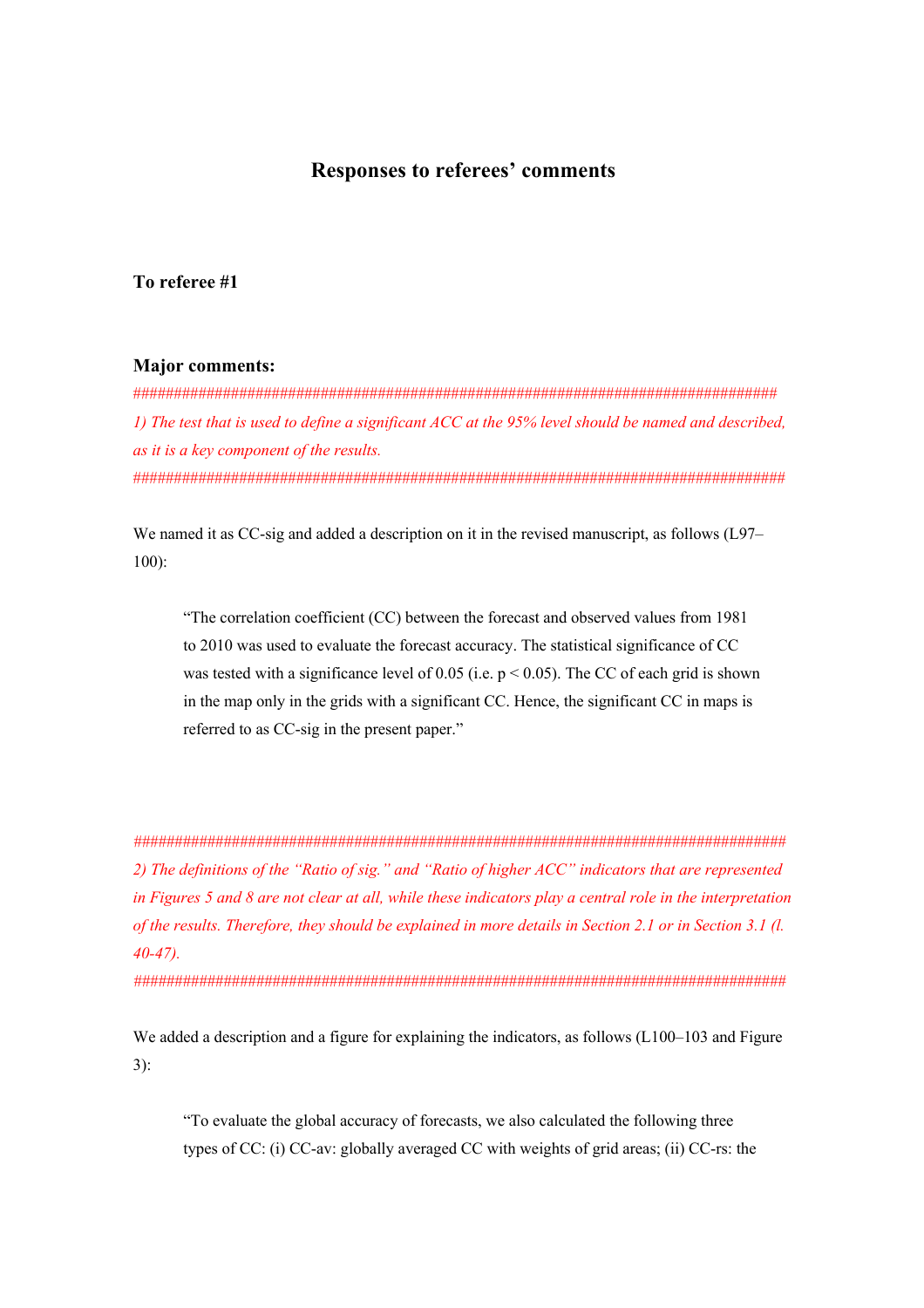ratio of area with significant and positive CC; and (iii) CC-hi: the ratio of area with significant, positive, and higher CC between JMA/MRI-CPS2 forecasts and St-SCFs. The calculation of the three global CCs is described in Fig. 3."



**Figure 3: Example of calculation of (i) CC-av: CC globally averaged with weights of grid areas; (ii) CC-rs: the ratio of area with significant and positive CC; and (iii) CC-hi: the ratio of area with significant, positive, and higher CC between JMA/MRI-CPS2 forecasts and St-SCFs. The boxes represent grids and the numbers in the boxes indicate the grid area and CC. The symbol \* shows that the CC is significant.**

*a) I do not understand why there is a separation between Step 2-1 and Step 2-2. From what I understand, leave-one-out cross-validation must be applied in the model fitting from the outset,* 

*otherwise it seems the statistical model is fit by including unknown data to be predicted.* 

*b) I do not understand either how a single statistical forecast is obtained from the 18 statistical models (Step 2-3). I know it is the purpose of lines 84-88 (Section 2.1) to explain it, but they are actually very confusing.*

<sup>################################################################################</sup> *3) The construction of the statistical forecasts is very unclear too:*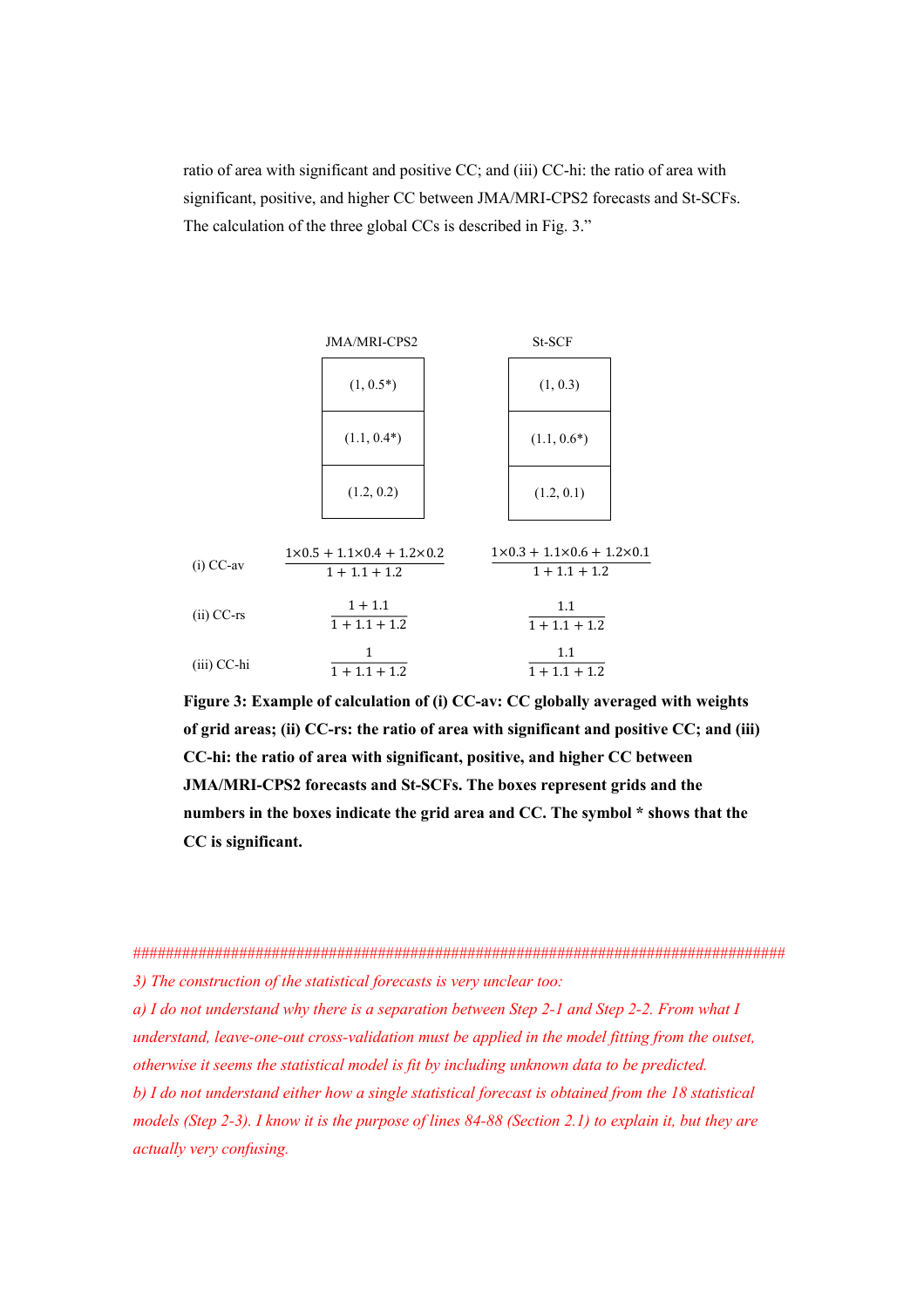#### ################################################################################

We agree with your comments that the description of the statistical models was confusing in the previous manuscript. We combined Steps 2-1 and 2-2 and modified the description and Figure 1. We guess that the unclearness regarding the point (a) caused the confusion of the point (b). Although we did not modified the description on the selection of the statistical models, we believe it became clear. The modified description and figure are as follows (L81–85 and Figure 1):

"Next, in Step 2-1, 18 monthly precipitation forecasts were produced for each grid by using 18 climate indices and GPCP v2.3. The following leave-one-out method was used for producing the forecasts. First, the data of the forecast year was removed before constructing statistical models with monthly values of a climate index as the explanatory variable and monthly precipitation as the objective variable (see Section 2.2.2) through the smoothing spline method. Then, the forecast values were obtained using the constructed statistical models and removed data as inputs for the models."



**Figure 1: Research outline**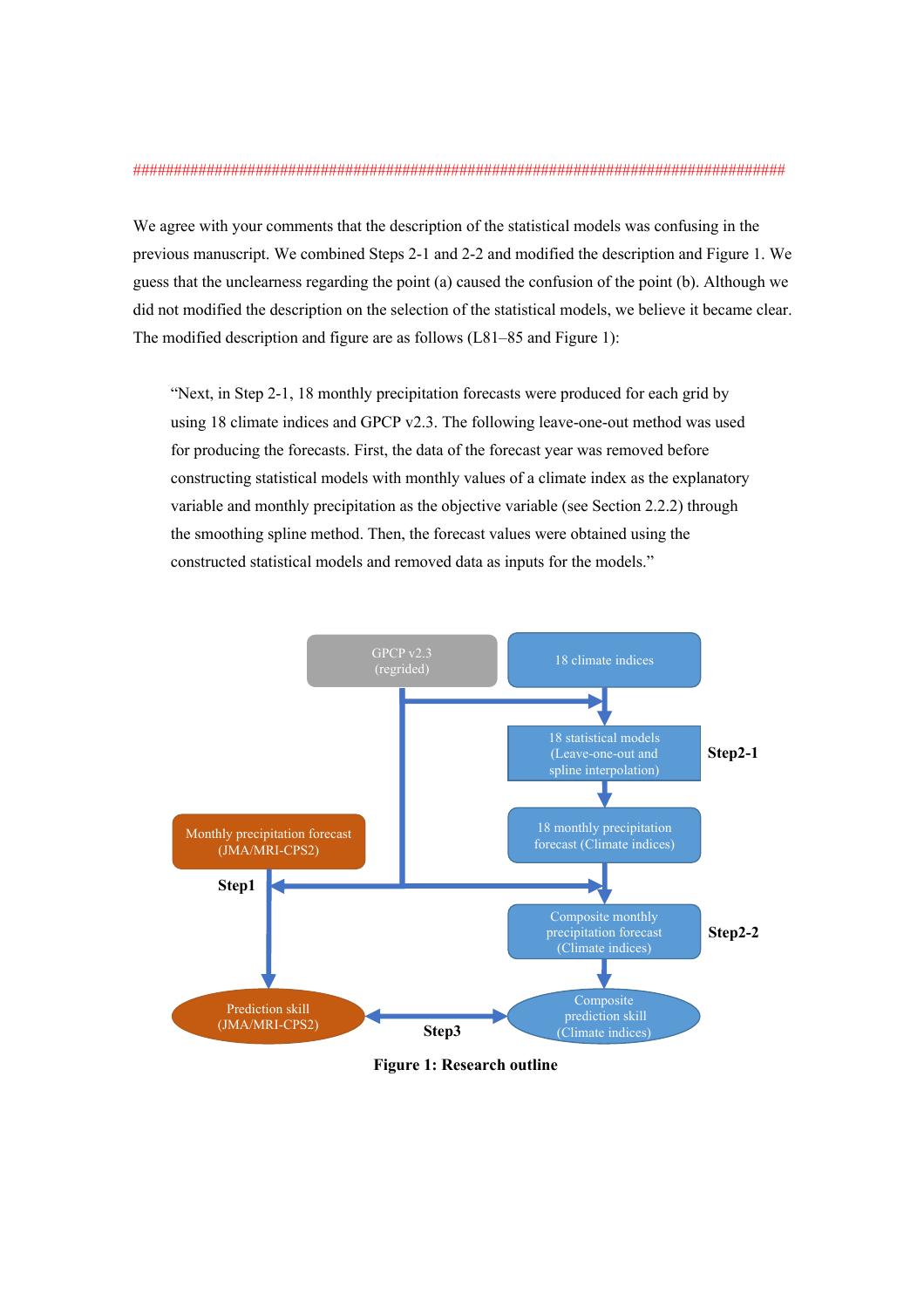*################################################################################ 4) The abstract claims that the statistical model can be used to diagnose slow dynamics that are not well reproduced by the dynamical model. This would be the most important contribution of this article, but the authors do not address it extensively while they have 18 climate indices available. I guess Section 3.3 and Figure 9 are meant to illustrate this point, but they fail to convince. Indeed, to my understanding, the figure is purely observational and there is no analysis of the model behavior relative to the relationship between Nino 3.4 and precipitation in Paris. Then, I cannot see how it is possible to conclude "the slow dynamics (...) are not reproduced in JMA/MRI-CPS2" (l. 79-80).* 

*################################################################################*

We added a description and figure showing the comparison of precipitation in Paris from 1981-2010 between observations and forecasts in JMA/MRI-CPS2 and St-SCF using NINO3 (we used NINO3 in the revised manuscript instead of NINO3.4) so that the difference between JMA/MRI-CPS2 and St-SCF using NINO3 became clear (L185–190 and Figure 12).

"Fig. 12 shows the comparison of precipitation in Paris (2.5° E and 50° N) from 1981– 2010 between observations and forecasts for zero to two months in advance by JMA/MRI-CPS2 and St-SCFs using the NINO3 index. The CC and significance are also shown in Fig. 12. The CCs of St-SCFs using the NINO3 index were significant and higher than those in JMA/MRI-CPS2. In particular, the St-SCFs using NINO3 index could forecast the highest precipitation of 1983 and 1998 among the 30 years even for forecasts two months in advance, while JMA/MRI-CPS2 could only forecast the high precipitation of 1981 for forecasts zero month in advance and could not forecast the others."

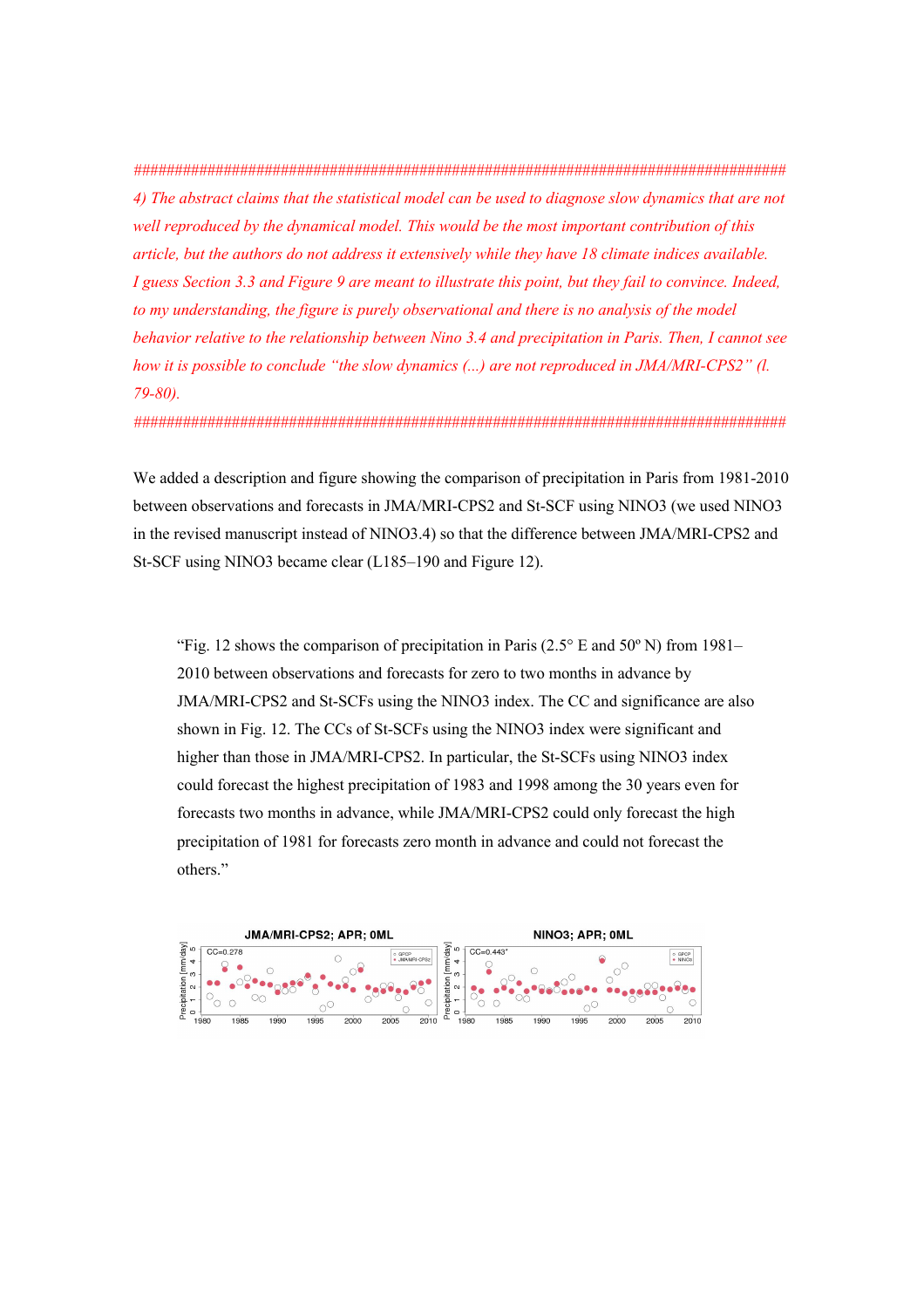

**Figure 12: Comparison of precipitation at Paris (2.5º E, 50º N) from 1981–2010 between observations (GPCP: black circle) and forecasts (red dots) by JMA/MRI-CPS2 and St-SCFs with NINO3. Correlation coefficient (CC) and statistical significance (\*\*\*: p<0.001; \*\*: p<0.01; \*: p<0.05) are also shown.** 

################################################################################ *5) Section 4 (Discussion) should be thoroughly re-organized, re-written and possibly merged with Section 5 (Conclusion). In its present form, I feel it only rephrases Section 3 and does not bring any additional insight.* 

################################################################################

We drastically simplified Section 4 (Discussion) to make the findings clear and merged it with Section 5 (Conclusion).

### **Minor comments:**

*################################################################################ l. 19-22: The sentences should be switched: mention the comparison at the global scale first, before going into details about the 10°S-10°N equatorial band. ################################################################################*

We switched the sentences in the revised manuscript (L19–21).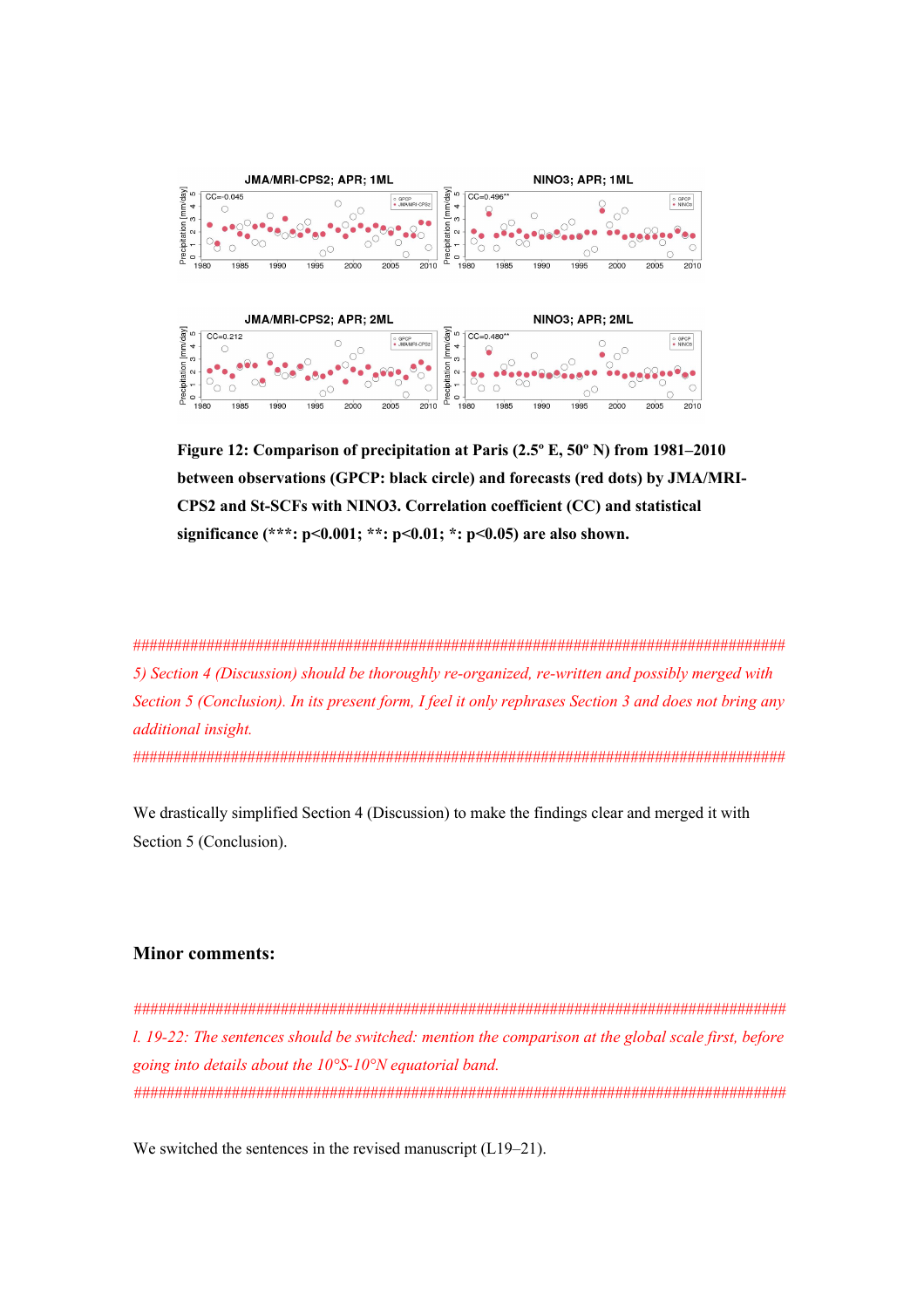*################################################################################ l. 30-31: "which is implemented in most SCF systems". Unnecessary, I suggest removing. ################################################################################*

We removed it (L30).

*################################################################################ l. 37-38 vs l. 91-92:*

*"The mean square skill score is often used to evaluate the forecast accuracy of SCF systems" (l. 37- 38)*

*"The anomaly correlation coefficient (ACC) between the forecast and observed values was used to evaluate the forecast accuracy" (l. 91-92).*

*It is strange that the MSSS is mentioned in the introduction while the whole assessment of accuracy is based on the ACC. I suggest mentioning the ACC from the outset, while removing the MSS ################################################################################*

We removed the description on the MSSS (L35).

*################################################################################ l. 34-37: "For dynamical SCF (...) with a smaller cost." This sentence is quite long and intricate, I suggest splitting and/or rephrasing for the sake of clarity. ################################################################################*

We simplified the sentence by removing some words, as follows (L33–35):

"For dynamical SCF (Dyn-SCF) systems, in particular those with a large computational load, it is necessary to show the added values as benefits to weigh out the large cost by comparing them with the forecast accuracy of simple methods with a smaller cost."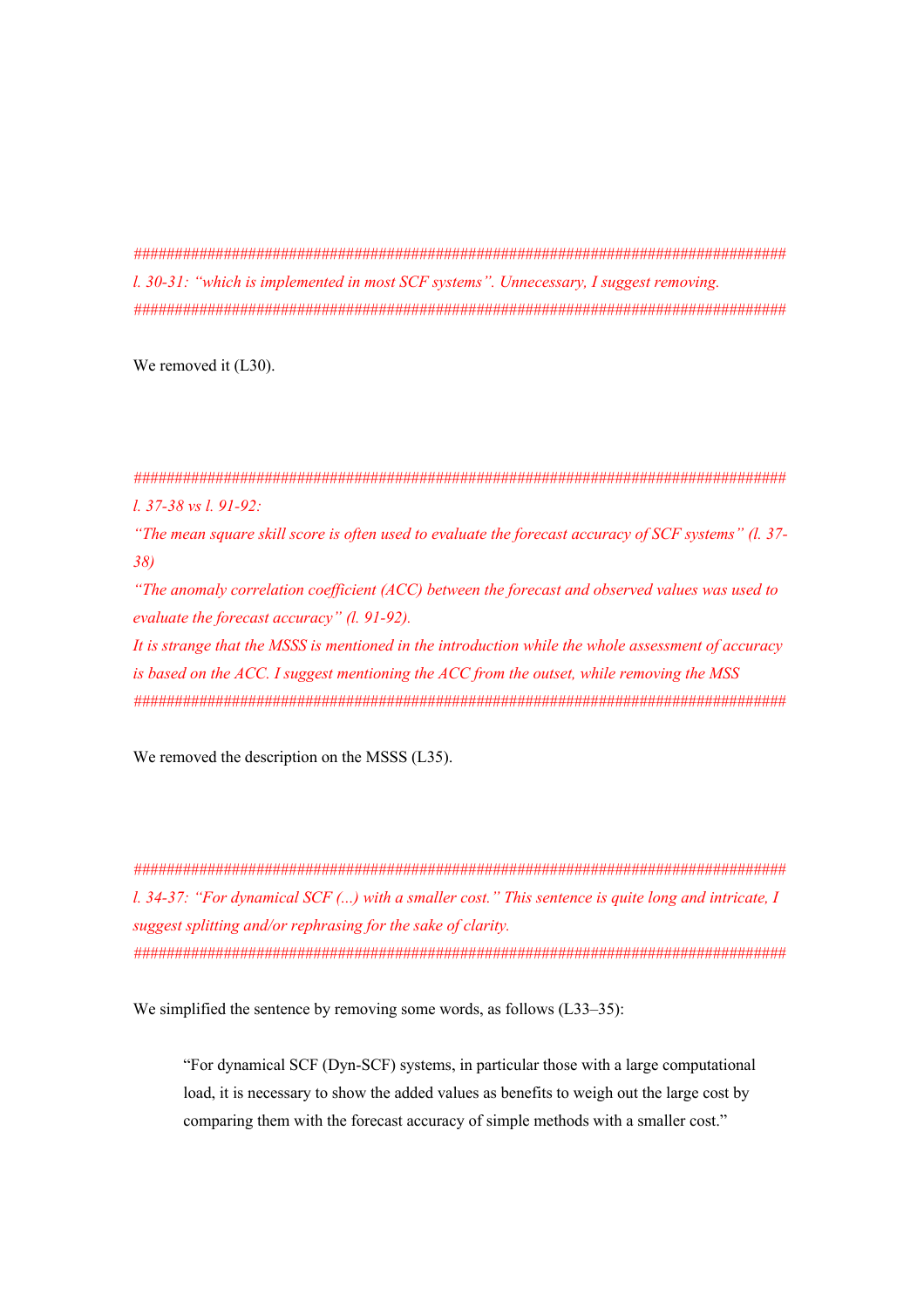*################################################################################ l. 48: "and the Madden-Julian Oscillation" ################################################################################*

We modified it (L44).

*################################################################################ l. 50: I would rather say "The predictability in St-SCFs" rather than "The predictability of St-SCFs". ################################################################################*

We modified it (L46).

*################################################################################ l. 76-79: For the sake of clarity, I suggest trimming and rephrasing the sentences. ################################################################################*

We modified them, as follows (L76–79):

"The evaluation was conducted globally at a spatial resolution of  $2.5^{\circ} \times 2.5^{\circ}$ . Before the evaluation, GPCP v2.3 was re-gridded to the grid of JMR/MRI-CPS2 using the bilinear method, because the center of their grids did not match even though the spatial resolution of both JMA/MRI-CPS2 and GPCP v2.3 was  $2.5^\circ \times 2.5^\circ$ ."

*################################################################################ l. 89: "the forecast accuracy of JMA/MRI-CPS2 forecasts" Avoid repetition ################################################################################*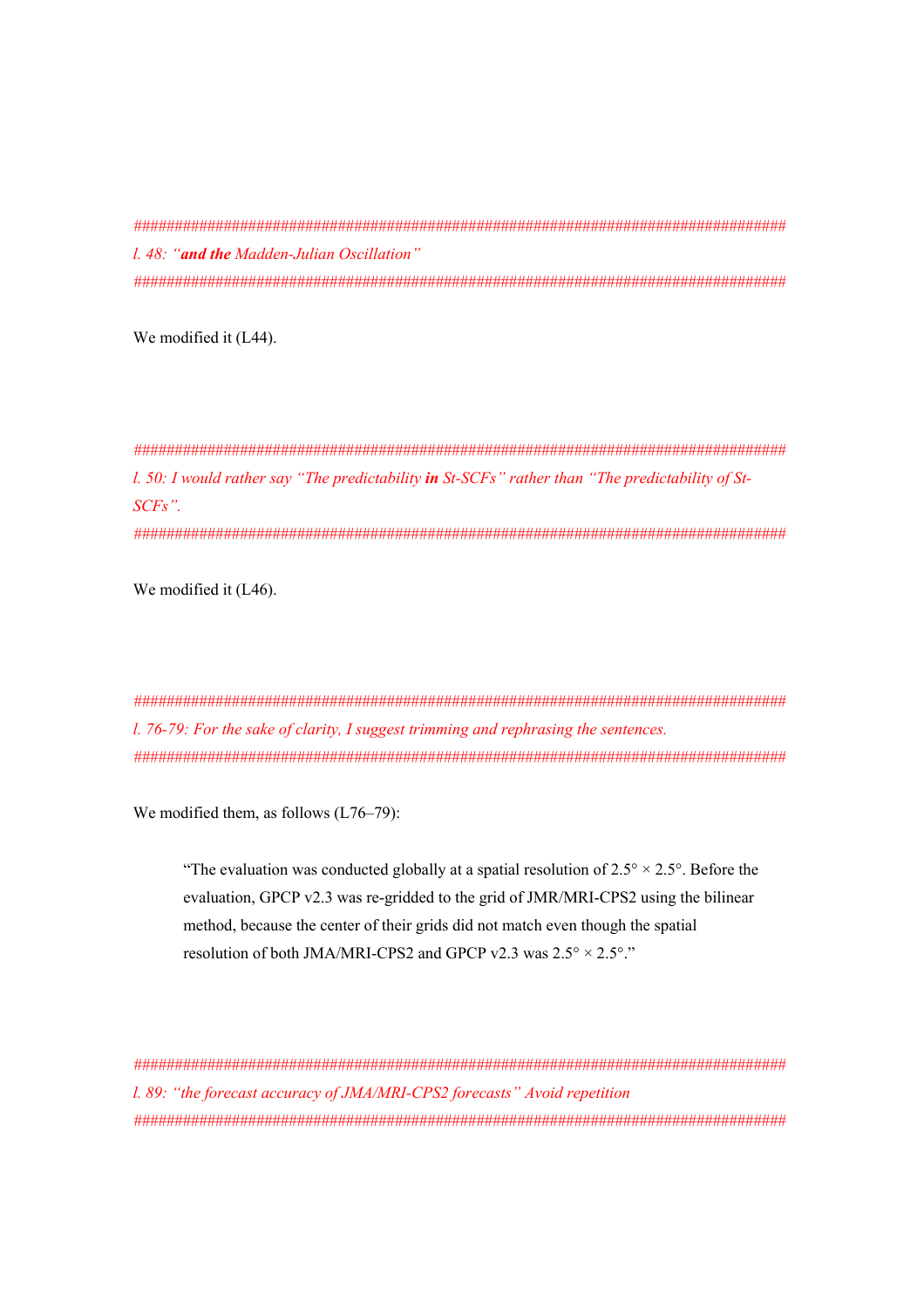We removed the word (L90).

*################################################################################ l. 91: The "ACC" term is ambiguous, as it has different meanings across various studies. It might as well designate the correlation of spatial patterns or the temporal correlation between time series. From the results in the manuscript, I assume that it corresponds to a temporal correlation. Then I suggest using another expression. ################################################################################*

We used "CC" instead of "ACC" in the revised manuscript and simplified the explanation on coefficient correlations, as follows (L97–98):

"The correlation coefficient (CC) between the forecast and observed values from 1981 to 2010 was used to evaluate the forecast accuracy."

*################################################################################ l.93: "A significance level of 0.05 was used to evaluate statistical significance of ACC" Please mention the significance test here (see Major comment #1). ################################################################################*

We modified the sentence as follows (L98):

"The statistical significance of CC was tested with a significance level of 0.05 (i.e.  $p <$  $0.05$ )."

*################################################################################ l. 93-94: "Forecasts with 1 to 6 lead months were evaluated". Note that there might a conflicting naming convention of lead times with other works on seasonal forecasting. For instance, in the operational Copernicus C3S seasonal forecasts (https://climate.copernicus.eu/seasonal-forecasts), if we consider forecasts initialized on*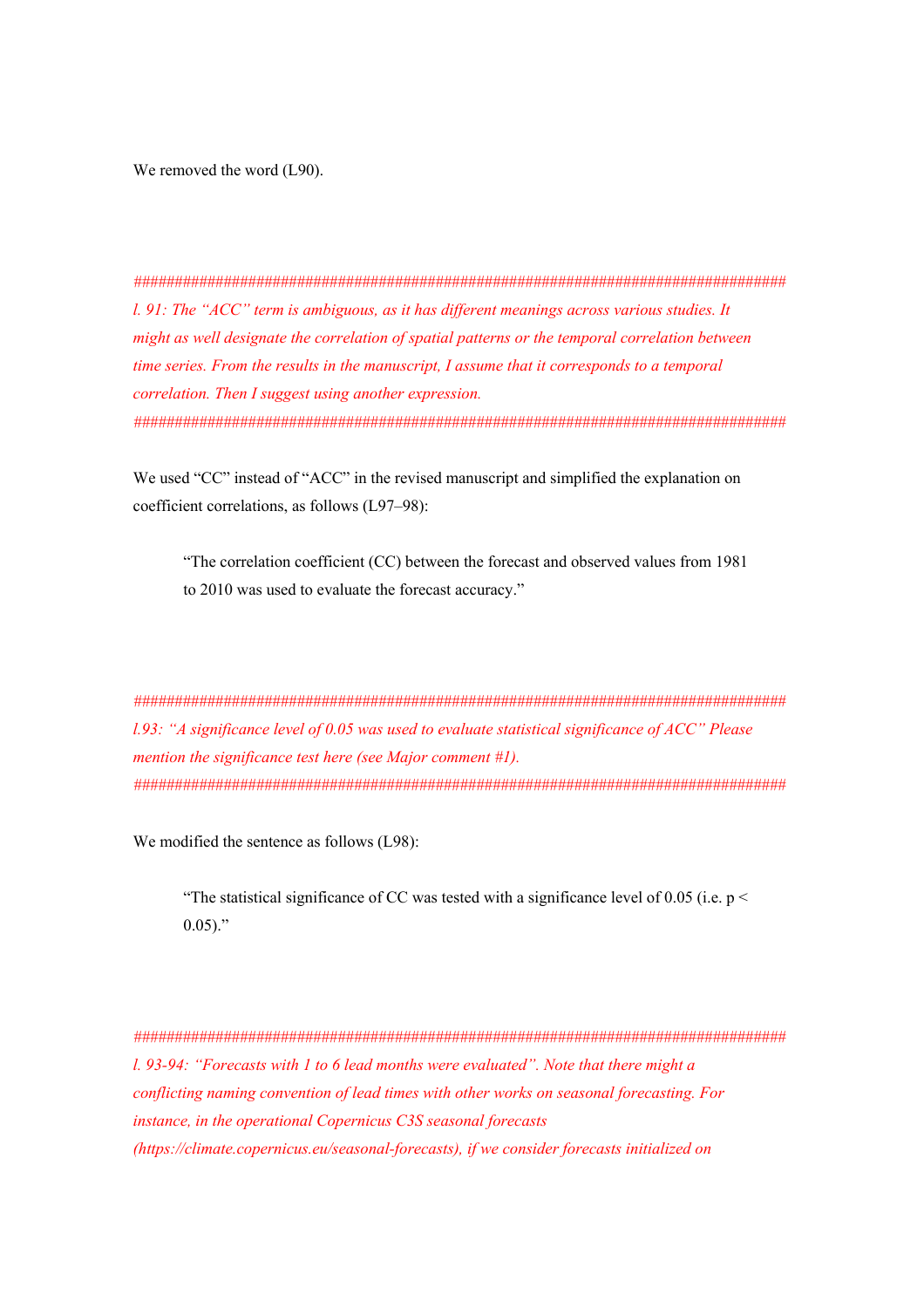*September 1st, the month of September is lead time 0-month, while October is lead time 1 month. Although it is of minor importance, I am unsure what you designate by month-1, month-2, etc.* 

*################################################################################*

We changed the counting method of lead months so that lead months in the present study are similar to those in the C3S systems. In addition, we modified the sentences for the explanation on lead months and added a figure to explain lead months for forecasts, as follows (L92–96 and Figure 2):

"Forecasts made 0 to 5 months in advance were evaluated. Fig. 2 shows an example of 5-month lead forecasts in JMA/MRI-CPS2 and St-SCFs using climate indices. For example, in the case of precipitation forecasts for July, monthly precipitation forecasts that started from January were used for 5-month lead forecasts. In the statistical model for forecasts for precipitation in July, the precipitation in July was used as an objective variable and climate indices in January were used as explanatory variables."



# **Example of 5-month lead forecast**

**Figure 2: Lead month for forecasts in JMA/MRI-CPS2 and St-SCFs using climate indices (example of 5-month lead forecasts)**

*################################################################################*